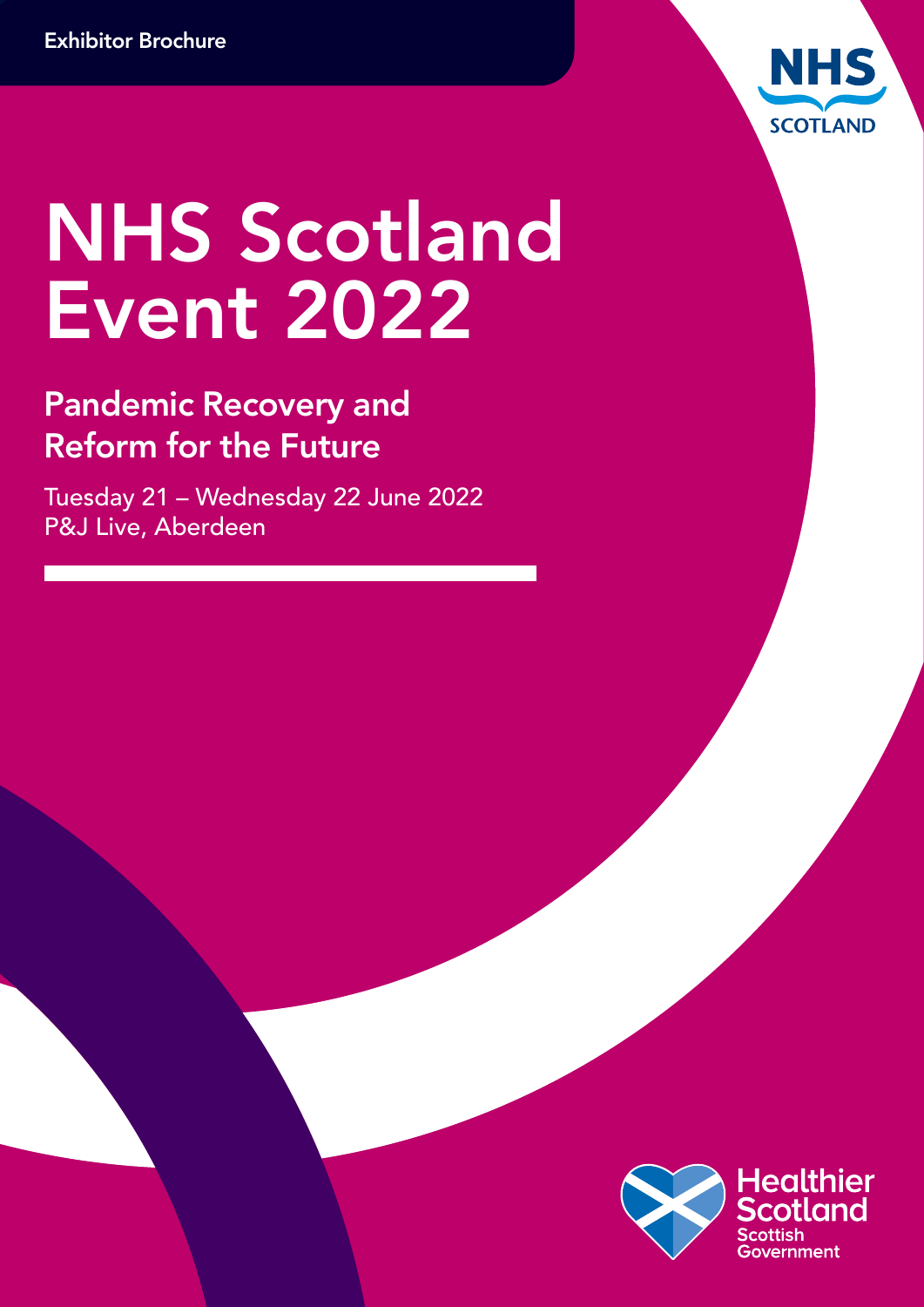NHS Scotland Event 2022 Pandemic Recovery and Reform for the Future

 $02$ 

### YOU ARE INVITED TO BE PART OF THE LEADING ANNUAL EVENT IN NHS SCOTLAND

Over the past year, NHS Scotland and its partners across health and social care have once again risen to the many challenges and pressures during this unprecedented time in dealing with the Coronavirus (COVID-19) pandemic.

Health and social care colleagues have been extraordinary in their response to increased demands and have often had to deliver services in innovative and sometimes unfamiliar ways. Community health and social care teams have adapted their services to support as many people as possible in their own homes, working in closer and more integrated ways.

The collaborative response of local public health teams in continuing to deal with the difficulties of this pandemic, while remobilising essential services, has been outstanding.

Of course, we know that there is a long journey ahead to recover from the effects that COVID-19 has had, not only on the effective delivery of services but on the mental health and wellbeing of both patients and staff. The effects of which will be felt for a long time, and we cannot underestimate the significant challenges that lie ahead.

The process and road to recovery must have at its heart an acknowledgment and understanding of the challenges of the last year and more. The NHS Scotland Event 2022 will focus on how we can address these challenges by focusing on our priorities and building on our successes while working collaboratively to deliver the highest quality person-centred, safe and effective integrated care for every individual in Scotland.

We have made incredible progress over the past year, in particular the effective and rapid roll out of the vaccination programme, not to mention the significant innovative advances of the delivery of care. However, the impact of addressing the COVID-19 pandemic has meant that many health and care services have had to be suspended or reduced in scope and scale and as a result, there are many people who are waiting longer for the care they need.

Addressing this backlog of care, while continuing to meet the ongoing urgent health and care needs of the country, is the central aim of the overall recovery and reform agenda.

We must also continue to face up to the fact that this pandemic has exposed and exacerbated deep-rooted health and social inequalities in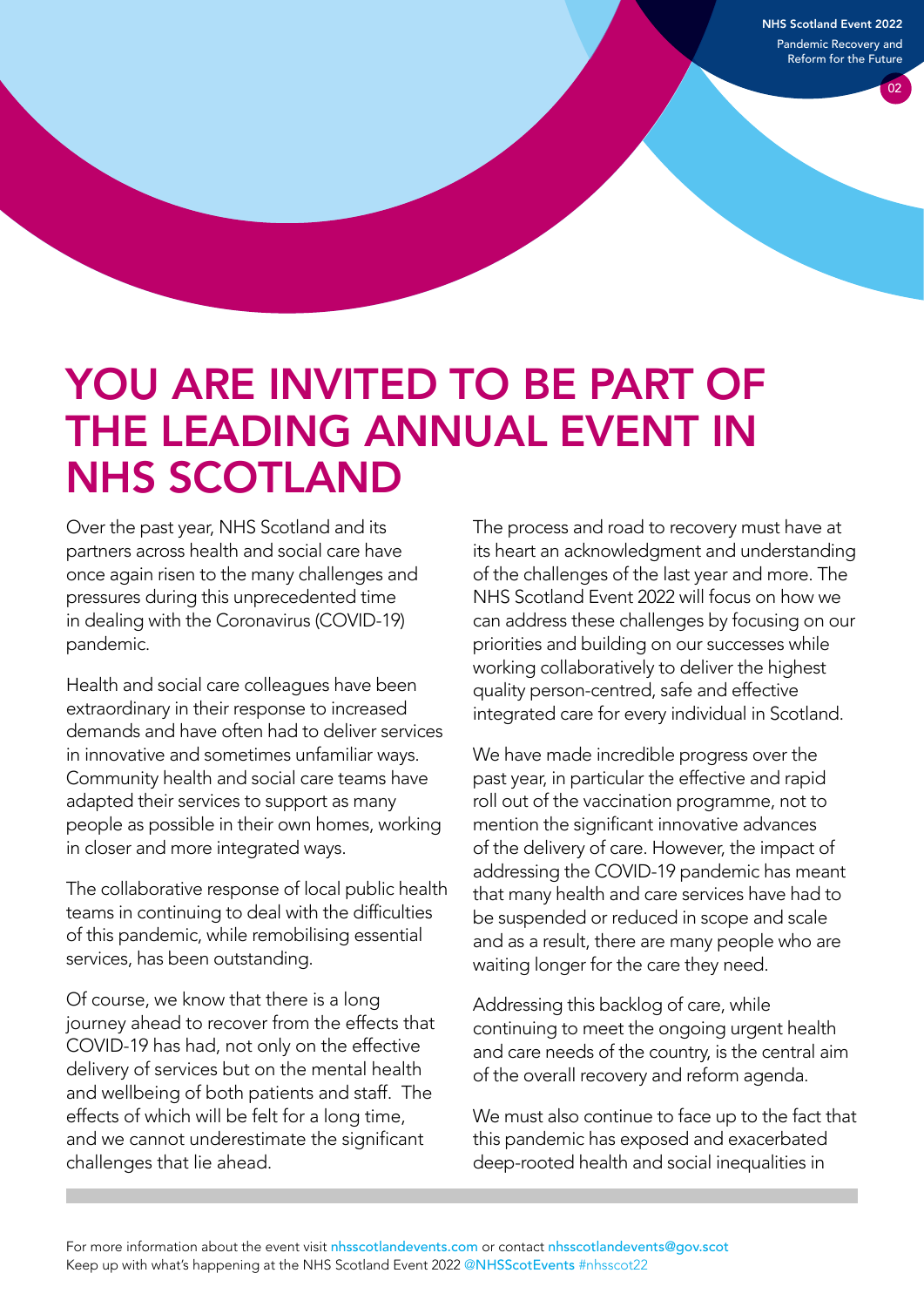NHS Scotland Event 2022 Pandemic Recovery and Reform for the Future

03

Scotland. A key focus of the Event will look at how we will act to mitigate these and ensure that services are provided in a way that is proportionate to need, and how we can support those that are most vulnerable (socially and clinically) in our society

While it is important to stress that recovery is the immediate task, the overall agenda is about ensuring that the process of recovery also delivers long term sustainability. That is why service innovation and redesign - as well as creating additional capacity - is central to this.

There is no doubt that transformational change is needed in order to deliver safe, affordable and sustainable services in a post-Covid world, especially as demand continues to rise. The Event will explore how we can work towards transforming the way care is delivered in an effective and sustainable way.

The task ahead will be challenging and will take time to be fully realised, but with the right support and collective approach across our health and social care system, we can deliver our priorities and maintain a sustainable recovery for the people of Scotland.

## NHS SCOTLAND 2022, P&J LIVE, ABERDEEN

The NHS Scotland Event is the leading health Event in Scotland. It continues to be the 'premier meeting place' for those committed to providing sustainable high quality health and social care services for the people of Scotland.

Every year, the Event provides the opportunity for those working in and with the NHS in Scotland to come together to consider the challenges, to share best practice and the most innovative approaches to delivering the highest quality of care, and to take away tools and techniques that will support them in their various roles.

We're delighted to be back in person for the 2022 Event in a brand new location at the P&J Live in Aberdeen. We're hopeful that our new location for this year is more accessible to delegates in the North and the Islands and will offer the opportunity for a number of first-time delegates to attend. This is an exciting year to be part of the NHS Scotland Event and we're looking forward to seeing all our delegates and exhibitors in person again.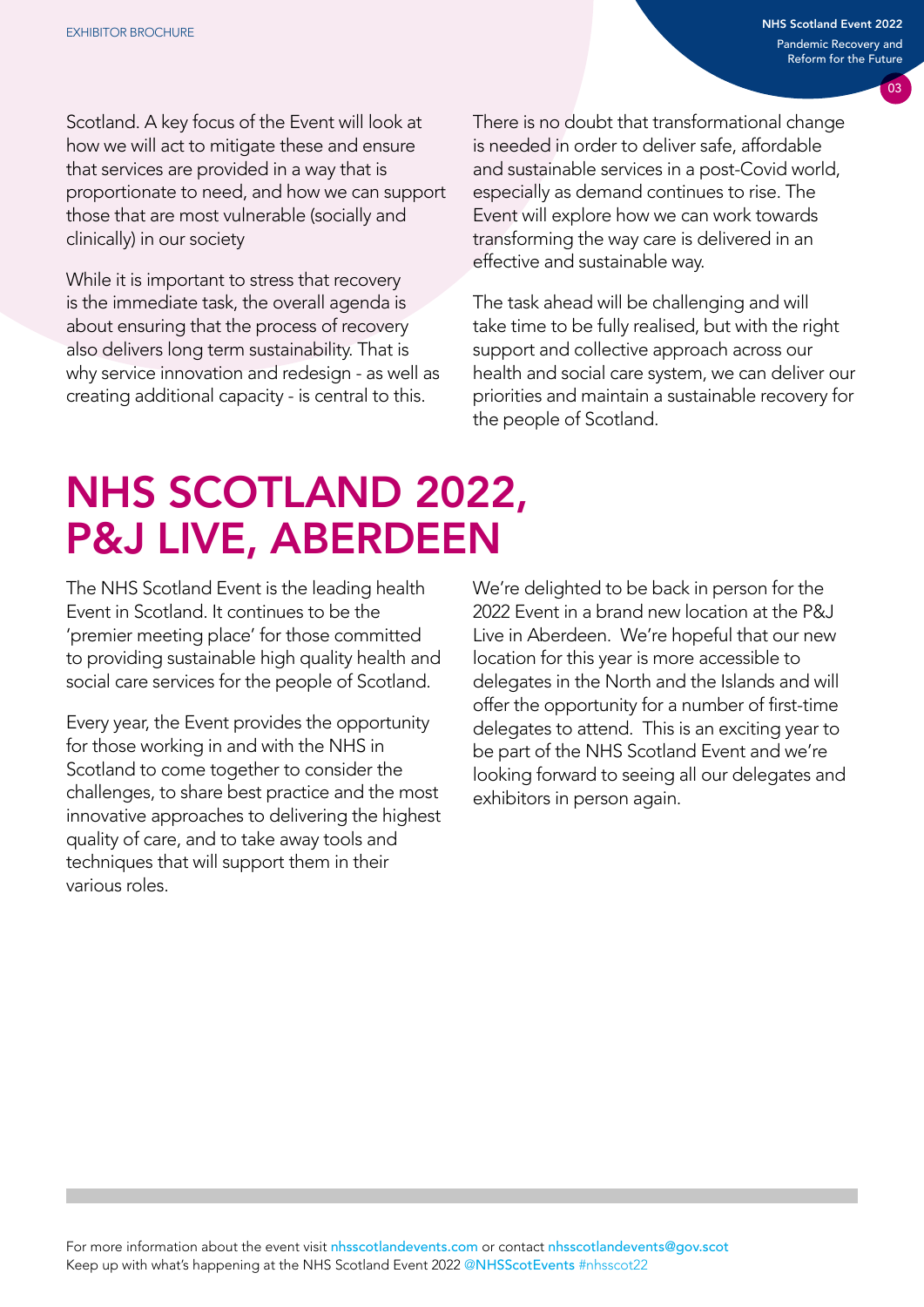#### WHY GET INVOLVED?

A valued strength of the NHS Scotland Event is the exhibition which, together with a full programme of keynote speakers and learning sessions, provides the ideal mix of educational and networking elements that will deliver a stimulating and highly motivational delegate experience.

#### BENEFITS OF EXHIBITING

The NHS Scotland Event offers a wide range of creative exhibitor opportunities which will enable you to demonstrate dedication and investment in NHS Scotland.

Exhibiting at the NHS Scotland Event offers the means to communicate key messages to a focused, influential audience and to communicate your service offering.

As well as our new venue for 2022, we will also be launching our NHS Scotland Event App. The Event App will replace the Delegate Guide which was previously handed out to all delegates attending the Event. Further details on the Event App benefits for exhibitors are included on page 8.

#### WHO WILL YOU MEET?

The last in-person Event took place in 2019 at the SEC in Glasgow and was attended by over 2,000 delegates giving exhibitors access to health and social care leaders, key decisionmakers and frontline staff from across NHS Scotland and its partners. Providing them with a unique opportunity to listen, learn and participate in crucial dialogue about the future of health and care in Scotland.

#### NHS SCOTLAND EVENT DELEGATES BREAKDOWN

The Event attracts delegates from the different health professions within NHS Boards, Health and Social Care Partnerships and the Third Sector as well as those in senior management positions with control of budgets at local level. In 2019, the registration system recorded the following delegate breakdown by (i) place of work and by (ii) job function.

#### NHS Scotland Event Delegates by Place of Work



#### NHS Scotland Event Delegates by Role



- **n** Allied Health Professional
- $\blacksquare$  Medical and Dental Support
- $\blacksquare$  Nursing and **Midwifery**
- $\blacksquare$  Pharmaceutical
- Support Services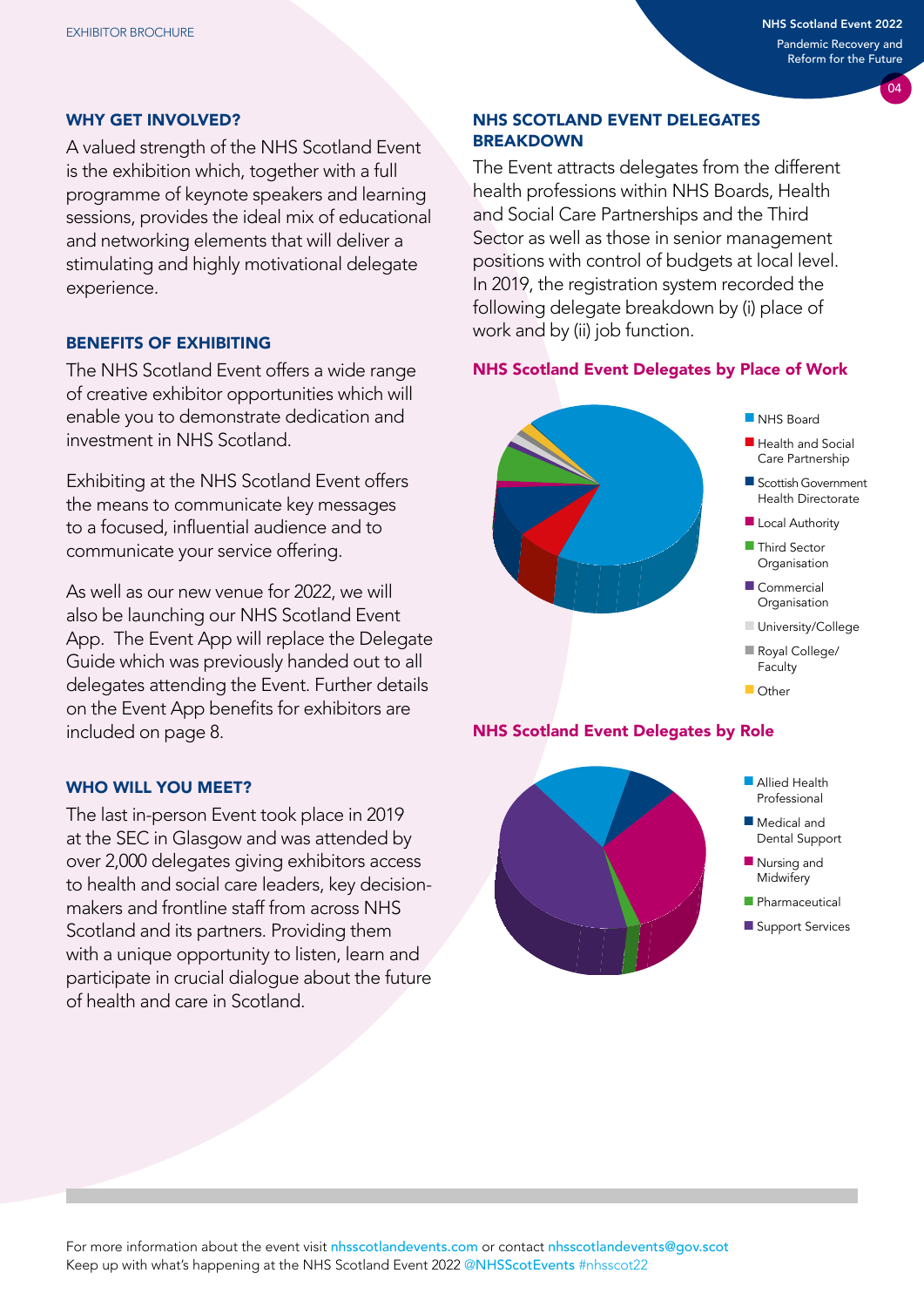### OVERVIEW OF THE NHS SCOTLAND EVENT EXHIBITION

#### EXHIBITOR OPPORTUNITIES

The exhibition forms an integral part of the NHS Scotland Event and, as well as providing an effective way to raise the profile of your organisation, it will also provide you with excellent communication and marketing opportunities.

We fully expect this year's Event to be energetic and lively and the large exhibition area will be one of the main features of the Event. The layout of the exhibition will be expertly designed to ensure optimised delegate flow offering maximum exposure to all exhibitors.

The exhibition will also be the business hub for delegates to network and meet exhibitors. As well as the large catering points, there will be a poster display area strategically positioned to encourage delegates to walk the length and breadth of the exhibition area.

#### FIRST TIME EXHIBITORS

The NHS Scotland Event is happy to welcome first-time exhibitors and to work with you to see how we can best meet your needs within the available exhibition packages.

#### CONNECTING YOU

- Interact and network with health and social care professionals.
- Connect with senior leaders and key decision-makers in NHS Scotland and its partners.
- Build new partnerships and increase customer contacts and business opportunities.
- Exchange ideas, share information and educate the audience.

#### WIDE EXPOSURE

■ Increased awareness of your products and/or services amongst Scotland's most influential health and social care decision-makers.

#### TARGET MARKET

- Raise the profile and heighten your organisation's visibility within the health and social care sectors.
- Target those most likely to engage with your products and/or services.

#### RESERVATION AND ASSIGNMENT OF EXHIBITION SPACE

All reservations for exhibition space are subject to approval by the Event team. Space will be assigned as requested wherever possible.

A current floorplan can be obtained from [nhsscotlandevent@eventage.co.uk](mailto:nhsscotlandevent%40eventage.co.uk?subject=) Please complete the enclosed booking form to reserve exhibition space. The completed form can be emailed to: [nhsscotlandevent@eventage.co.uk.](mailto:nhsscotlandevent%40eventage.co.uk?subject=)

Exhibition stands cannot be confirmed until a signed booking form has been received.

For more information about the event visit [nhsscotlandevents.com](http://nhsscotlandevents.com) or contact nhsscotlandevents@gov.scot Keep up with what's happening at the NHS Scotland Event 2022 @[NHSScotEvents](mailto:@NHSScotEvents) #nhsscot22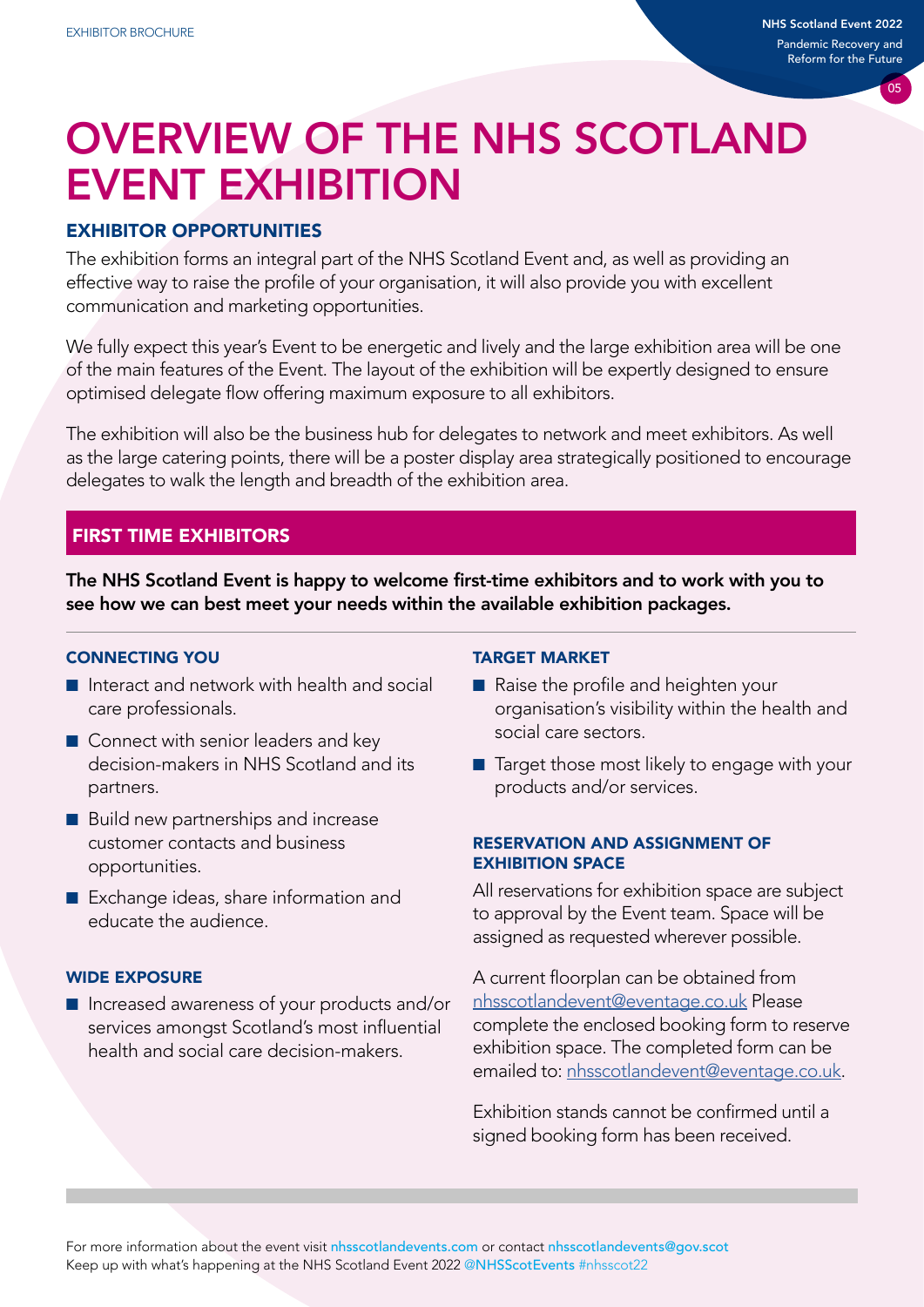# EXHIBITOR INFORMATION

#### EXHIBITION TIMETABLE

Exhibition Build Monday 20 June 2022 16:00 – 20:00 hours

Tuesday 21 June 2022 07:00 – 08:30 hours\*

\* All stands must be fully operational by 08:30 on Tuesday 21 June 2022\*

#### EXHIBITION BREAK TIMES

The exhibition will be open throughout the duration of the Event. Delegates will have fixed times in the Event Programme to view the exhibition and these will be:

| Tuesday 21 June 2022                       | $11:00 - 11:45$ hours<br>$13:00 - 14:00$ hours<br>$15:15 - 16:00$ hours |
|--------------------------------------------|-------------------------------------------------------------------------|
| Wednesday 22 June 2022 11:00 - 11:45 hours | $13:00 - 14:00$ hours<br>$15:15 - 16:00$ hours                          |

#### EXHIBITION DISMANTLE

Wednesday 22 June 2022 16:00 – 19:00 hours\*

\* Please note that all materials must be cleared from the P&J Live by 19:00 hours at the latest on Wednesday 22 June. Please ensure your contractors are aware of these timings.

#### EXHIBITOR COSTS

Bookings received before 31 March will be charged at the early bird rate. There is a 50% reduction on price for charities and not-for-profit organisations.

#### STAND COSTS INCLUDE:

- Shell scheme stand with your fascia name board, two spotlights and one power socket. Stand furniture is not included but will be available to book directly with the P&J Live via the online exhibitor shop.
- Entry on the NHS Scotland Event App (NEW FOR 2022). Your App entry will include a logo; organisation profile; links to website and social sites; organisation contact names; and the option to link to supporting resources such as documents, web pages, videos and images.
- Lead scanning via the NHS Scotland Event App. All delegates at the Event using the App will have a unique QR code. Exhibitors will be able to scan the delegate QR code to their 'Leads' section in the App. Post Event, exhibitors will be able to download the names and email addresses from their scanned leads.
- Listing on the NHS Scotland Event Website. All exhibitors will be listed on the NHS Scotland Events website, [nhsscotlandevents.com,](https://urldefense.com/v3/__http:/www.nhsscotlandevents.com__;!!AaIhyw!9fiPvAQgeFu4V-MmdJQHnSjHcSJlh-ThG3LHj1VC5agQeLKhIQp_XRuXWaiWV1c$) with a link to their website home page.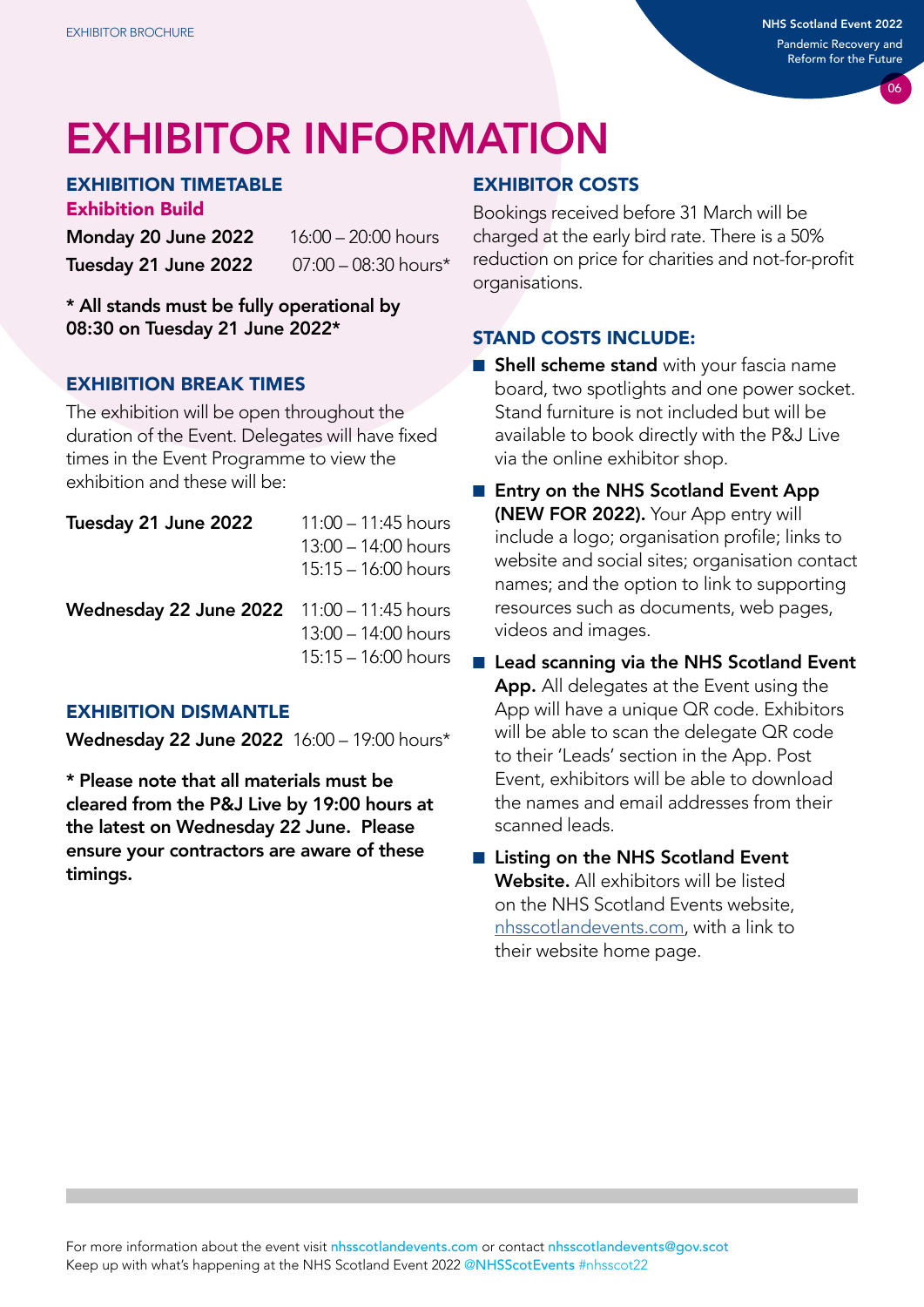The table below provides an illustration of costs for different stand sizes. Other stand sizes are available and stands on the plan can be combined to form larger stand options.

**Early Bird Offer** – costs for stands booked on or before 31 March 2022.

| <b>STAND</b><br><b>SIZE</b> | <b>COST</b>                   | <b>COMMERCIAL NOT-FOR-PROFIT</b><br><b>COST</b> |
|-----------------------------|-------------------------------|-------------------------------------------------|
|                             | $2 m \times 3 m$ £2,190 + VAT | $£1,095 + VAT$                                  |
|                             | $3 m \times 3 m$ £3,285 + VAT | $£1,642.50 + VAT$                               |
|                             | $4 m \times 3 m$ £4,380 + VAT | $f2,190 + VAT$                                  |
|                             |                               |                                                 |

A range of other exhibition stand sizes are available at £365 plus VAT per m².

#### Costs for stands booked on or after 1 April 2022

| <b>STAND</b><br><b>SIZE</b> | <b>COST</b>                   | <b>COMMERCIAL NOT-FOR-PROFIT</b><br><b>COST</b> |
|-----------------------------|-------------------------------|-------------------------------------------------|
|                             | $2 m \times 3 m$ £2,580 + VAT | $£1,290 + VAT$                                  |
|                             | $3 m \times 3 m$ £3,870 + VAT | $f1,935 + VAT$                                  |
|                             | $4 m \times 3 m$ £5,160 + VAT | $£2,580 + VAT$                                  |

A range of other exhibition stand sizes are available at £430 plus VAT per m².

#### ADDITIONAL OPPORTUNITIES Event Fortune Competition

Exhibitors can also sign up to participate in the Event Fortune competition which will drive traffic to participating exhibition stands.

To be in with a chance of winning a top prize, delegates must visit all of the exhibitors participating in the Event Fortune competition and scan the QR codes located at the stands. Please note that a maximum number of 16 x Exhibitors can take part in the Event Fortune competition.

This is a great opportunity for exhibitors to make new contacts and raise awareness of your products and/or services.

#### What's included?

■ Recognition as a participant of the Event Fortune competition in the Event App.

 $Cost: f130 + VAT$ 

#### **WIFI**

WiFi is available to delegates and exhibitors free of charge at the P&J Live. The WiFi will support basic web browsing, checking of emails and social media usage. Exhibitors who require internet access to showcase and utilise web based products and services are recommended to purchase dedicated internet access from the P&J Live. Hard wired internet will be available to book through the Online Exhibitor Shop.

#### **CATERING**

Lunch is included on both days for up to two exhibitors per exhibition space. Further refreshments have been organised to coincide with the exhibition timings. Lunch will be available to exhibitors 30 minutes prior to delegates arriving back in the exhibition hall.

#### KEY CONTACT

Stand booking and all Event enquiries:

#### Eventage Ltd

Hazeltonhead Farm, Mearnskirk Glasgow G77 6RS Tel: 0141 639 8123 Email: [alison.notley@Eventage.co.uk](mailto:alison.notley@eventage.co.uk)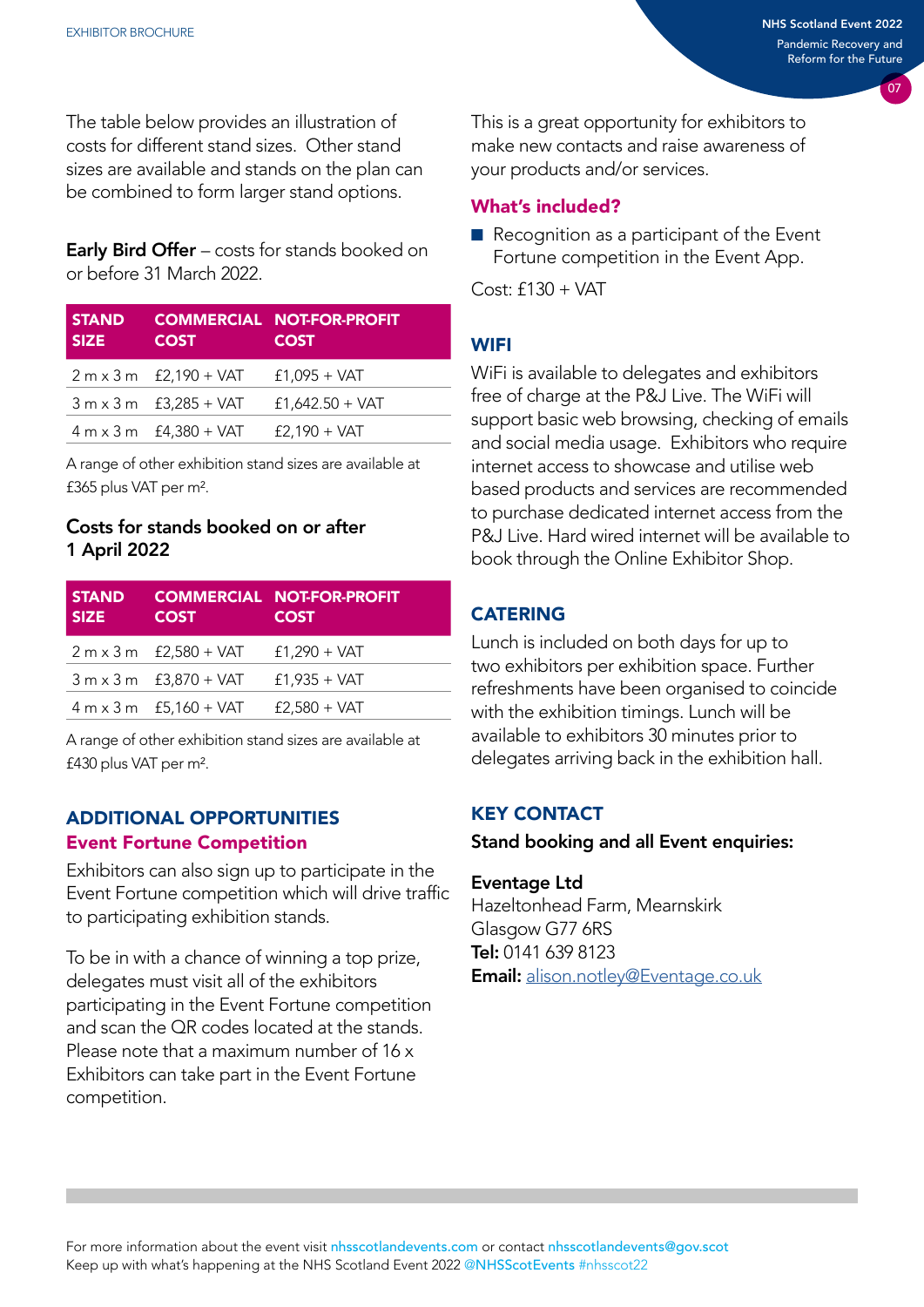# EXHIBITION REGISTRATION FORM

#### NHS SCOTLAND EVENT, 21 - 22 JUNE, P&J LIVE, ABERDEEN

| <b>STAND NAME</b><br>(this is what will appear on the Stand Fascia Board,<br>the NHS Scotland Event Website and in the Event<br>App as well as other promotional materials related<br>to the NHS Scotland Event)                                                                                                                                                                              |                                                                                             |
|-----------------------------------------------------------------------------------------------------------------------------------------------------------------------------------------------------------------------------------------------------------------------------------------------------------------------------------------------------------------------------------------------|---------------------------------------------------------------------------------------------|
| <b>COMPANY NAME AND ADDRESS FOR</b><br><b>INVOICE</b>                                                                                                                                                                                                                                                                                                                                         |                                                                                             |
| <b>CONTACT NAME</b>                                                                                                                                                                                                                                                                                                                                                                           |                                                                                             |
| <b>CONTACT EMAIL</b>                                                                                                                                                                                                                                                                                                                                                                          |                                                                                             |
| <b>CONTACT PHONE NUMBER</b>                                                                                                                                                                                                                                                                                                                                                                   |                                                                                             |
| <b>STAND REQUESTED</b><br>Stands can be combined to create larger spaces                                                                                                                                                                                                                                                                                                                      | 1st Choice:<br>2nd Choice:<br>3rd Choice:<br>Stands can be combined to create larger spaces |
| <b>SHELL SCHEME OR SPACE ONLY</b><br><b>STAND</b><br>Shell scheme stands will include a fascia name<br>board, 2 spotlights and 1 power socket. Furniture<br>is not included.<br>If you request space only, your space will be marked<br>out and you will build your own stand.                                                                                                                |                                                                                             |
| <b>STAND SIZE</b>                                                                                                                                                                                                                                                                                                                                                                             |                                                                                             |
| <b>TOTAL STAND COST</b><br>Stands booked up to and including 31 March<br>2022:<br>Exhibition space will be invoiced at £365 + VAT per<br>$m2$ with a 50% reduction for charity / not-for-profit<br>organisations.<br><b>Stands booked from 1 April 2022</b><br>Exhibition space will be invoiced at £430 + VAT per<br>$m2$ with a 50% reduction for charity / not-for-profit<br>organisations |                                                                                             |
| Please tick the box if you would like to take part<br>in the Event Fortune Competition                                                                                                                                                                                                                                                                                                        | Event Fortune Competition Participant<br>$£130 + VAT$                                       |
| <b>SIGNATURE</b><br>I wish to participate as a sponsor or exhibitor<br>unreservedly accept, and undertake to comply with<br>the general terms and conditions outlined on the<br>reverse of this form.                                                                                                                                                                                         |                                                                                             |

For more information about the event visit [nhsscotlandevents.com](http://nhsscotlandevents.com) or contact nhsscotlandevents@gov.scot Keep up with what's happening at the NHS Scotland Event 2022 @[NHSScotEvents](mailto:@NHSScotEvents) #nhsscot22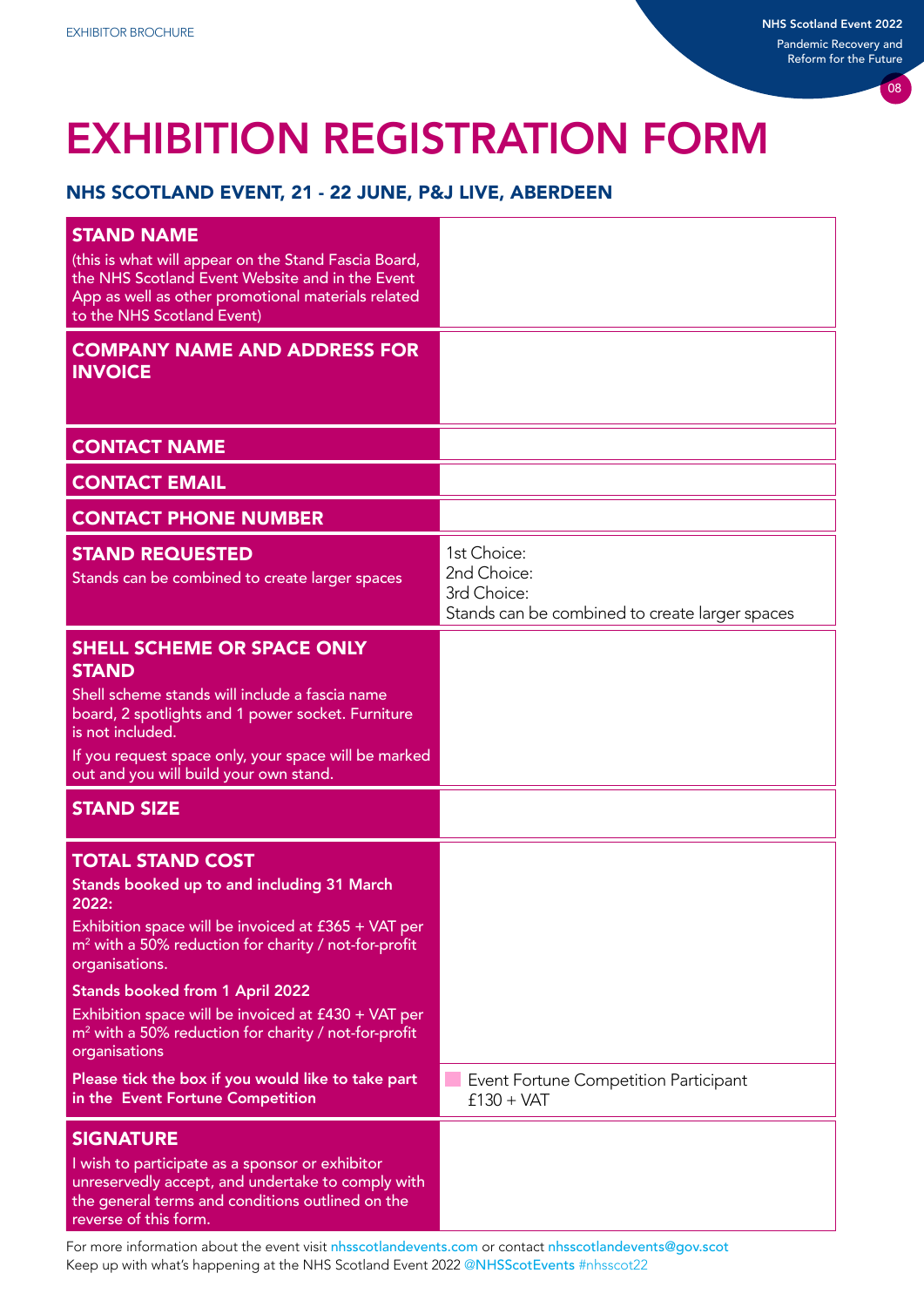#### Data Protection Permissions

I agree to Eventage Ltd using the data provided in this form to:

**Contact me regarding my booked exhibition space to provide updates about the NHS Scotland** Event 2022

#### Please note that unless you tick the above box to agree this arrangement, we cannot accept your request to exhibit at the NHS Scotland Event 2022.

I agree to Eventage Ltd using the data provided in this form to:

- Send me an evaluation form about the NHS Scotland Event 2022
- Contact me in 2023 to enquire whether I wish to exhibit at the NHS Scotland Event 2023

#### Please return the completed form to:

Alison Notley, Eventage, Hazeltonhead Farm, Mearnskirk, Glasgow, G77 6RS Tel: 0141 639 8123 Email: [alison.notley@Eventage.co.uk](mailto:alison.notley@eventage.co.uk)

# EXHIBITOR TERMS AND CONDITIONS

#### 1. ALLOCATION OF EXHIBITOR SPACES

Exhibition spaces are allocated on a first-come, first-served basis. The NHS Scotland Event organisers reserve the right to alter stand allocations if required. This will only be done if unavoidable and will be done in consultation with the exhibitor.

#### 2. EXHIBITION INSPECTION

All exhibition stands must be operational by 08:30 hours on Day One, Tuesday 21 June at which time each exhibition stand will be inspected by the organisers. This will include confirming that no consumables (food and drink) are present on the stand, in line with point 7, as outlined below.

#### 3. STAFFING OF EXHIBITION STANDS

Exhibitors are required to ensure that their stands are staffed during the opening hours of the exhibition and must not dismantle their stands or leave the exhibition **before 16:00 hours on** Day Two, Wednesday 22 June. Any exhibitor leaving before the exhibition has closed will incur a penalty charge of 25% of the original amount paid for their stand.

#### 4. EXHIBITOR CONTRACTORS

It is the responsibility of exhibitors to ensure that contractors receive and adhere to these guidelines.

#### 5. UNSCHEDULED MEETINGS AND EVENTS

During the Event, no delegate, sponsor or exhibitor may organise, attend or favour meetings, gatherings or any other Events, relating to the topics covered by the NHS Scotland Event 2022 which have not been reported to and approved by the organising committee beforehand.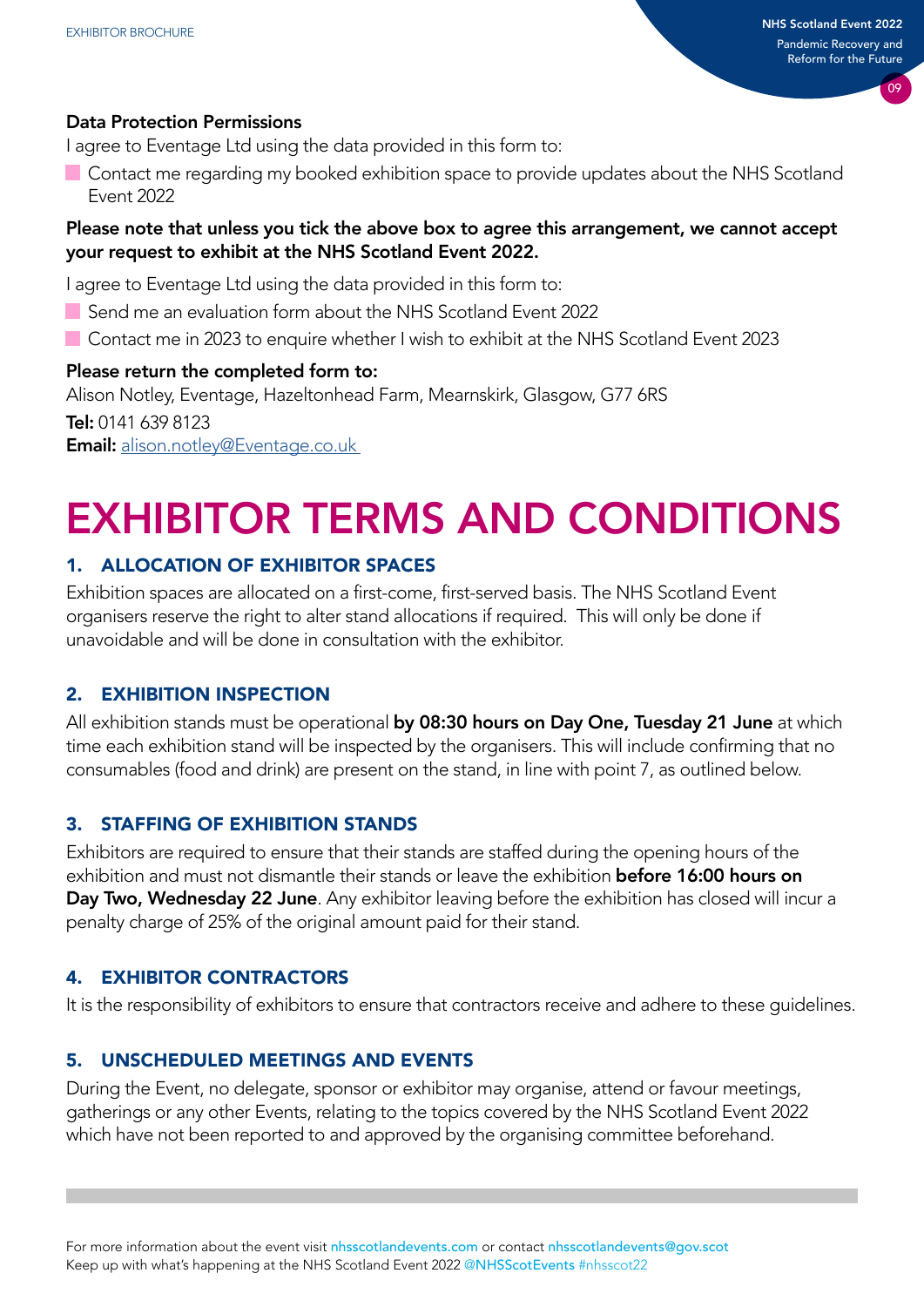#### 6. FILMING AND PHOTOGRAPHY AT THE EVENT

Please note that there will be video cameras and photographers at the NHS Scotland Event. The images remain the property of the NHS Scotland Event and are for the purpose of promoting the Event through the website and other Event material. Access to images remain at the discretion of the Event Team.

If you are planning on carrying out filming/photography at your stand for promotional purposes, you must make this clear to delegates visiting your stand, by displaying an A4 sized sign in a prominent position with the following message:

*'Delegates are asked to note that filming and/or photography activity will take place at this stand periodically for our organisation's promotional purposes. Delegates who do not wish to feature in these should make themselves known to the stand manager so that appropriate action can be taken.'*

Please note that the appropriate action in this circumstance would be to stop filming/photography whilst the delegate in question was present.

#### 7. FOOD AND DRINK ON EXHIBITION STANDS

During the Event, the provision on any consumables, including food, drink and confectionary, is prohibited on exhibitor stands. As a health Event we must be seen to promote healthier behaviours throughout the entire Event as well as address health and safety concerns about allergies.

#### 8. TECHNICAL ASPECTS

Guidelines for all technical aspects should also be adhered to. This includes stand build, set-up and breakdown, delivery of materials and/or equipment, health and safety and risk-assessment guidelines.

#### 9. PHARMACEUTICAL COMPANIES EXHIBITING AT THE EVENT

Exhibition stands and sponsor support from pharmaceutical companies must conform to the ABPI Code of Practice for the Pharmaceutical Industry.

#### 10. ACCEPTANCE OF GENERAL TERMS

Those wishing to participate as a sponsor or exhibitor unreservedly accept and undertake to comply with these general terms. The Event organiser reserves the right to give notice should any new provisions, circumstances or changes in the interest of the Event occur. On entering this arrangement, exhibitors undertake not to do anything in relation to your booking that will negatively impact on the reputation of NHS Scotland.

NHS Scotland reserves the right not to accept sponsorship from any organisation where a potential conflict of interest exists.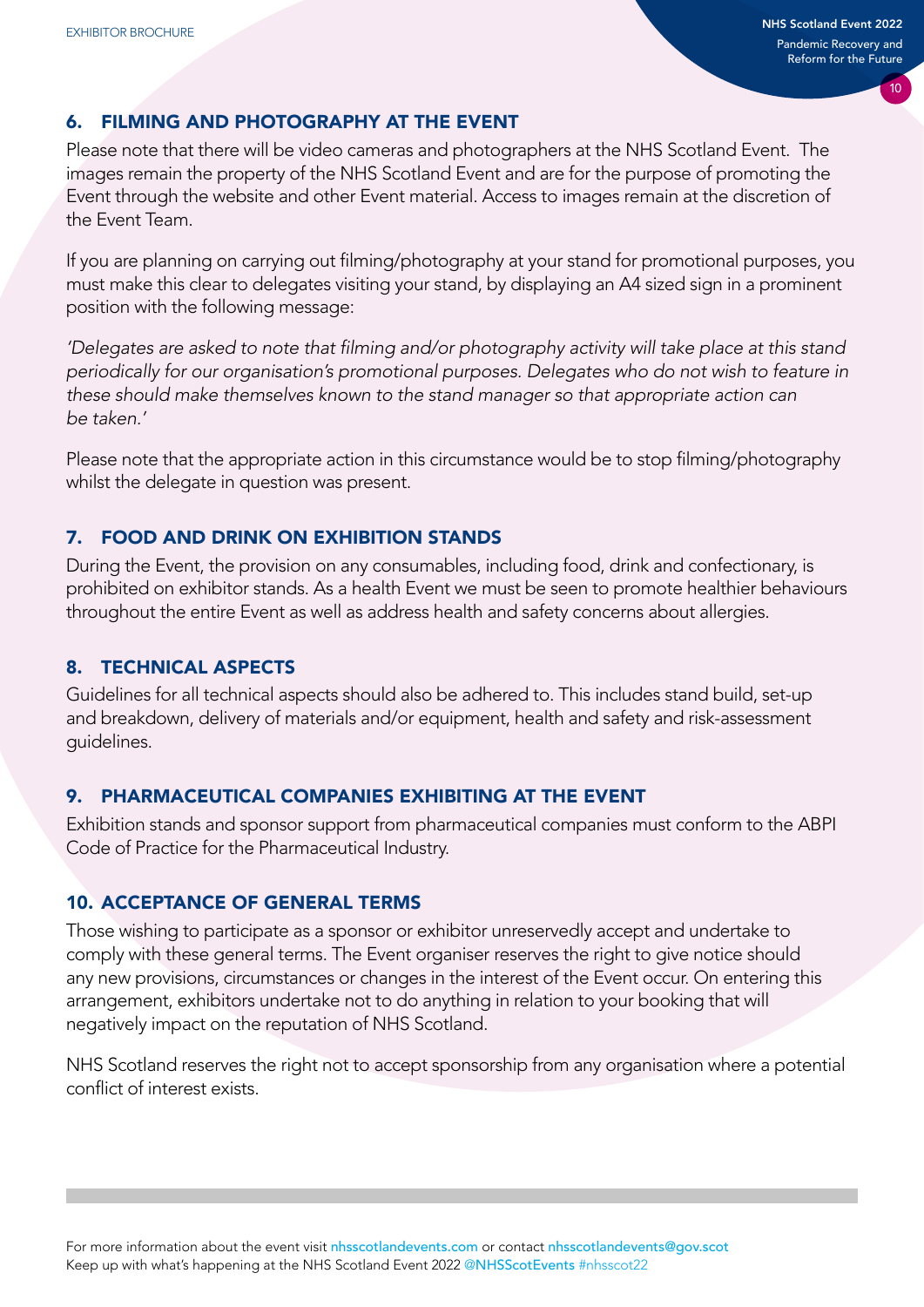#### 11. CANCELLATION POLICY

Cancellations and changes to your original booking must be made in writing to:

Eventage Ltd | Hazeltonhead Farm | Mearnskirk | Glasgow | G77 6RS

Please note all committed sponsorship is non-refundable. Should the NHS Scotland Event be cancelled by NHS Scotland, all monies will be refunded.

#### 12. PAYMENT TERMS

All prices quoted are exclusive of VAT, with the exception of participant registration fees. Full payment is required prior to the Event.

#### 13. DATA PROTECTION

The data you provide in this Exhibition Registration Form will be used for planning and delivering the NHS Scotland Event 2022 and planning for the NHS Scotland Event 2023. Specific data consent is required for holding this information and using it for these purposes. Tick boxes are included in the Exhibition Registration Form.